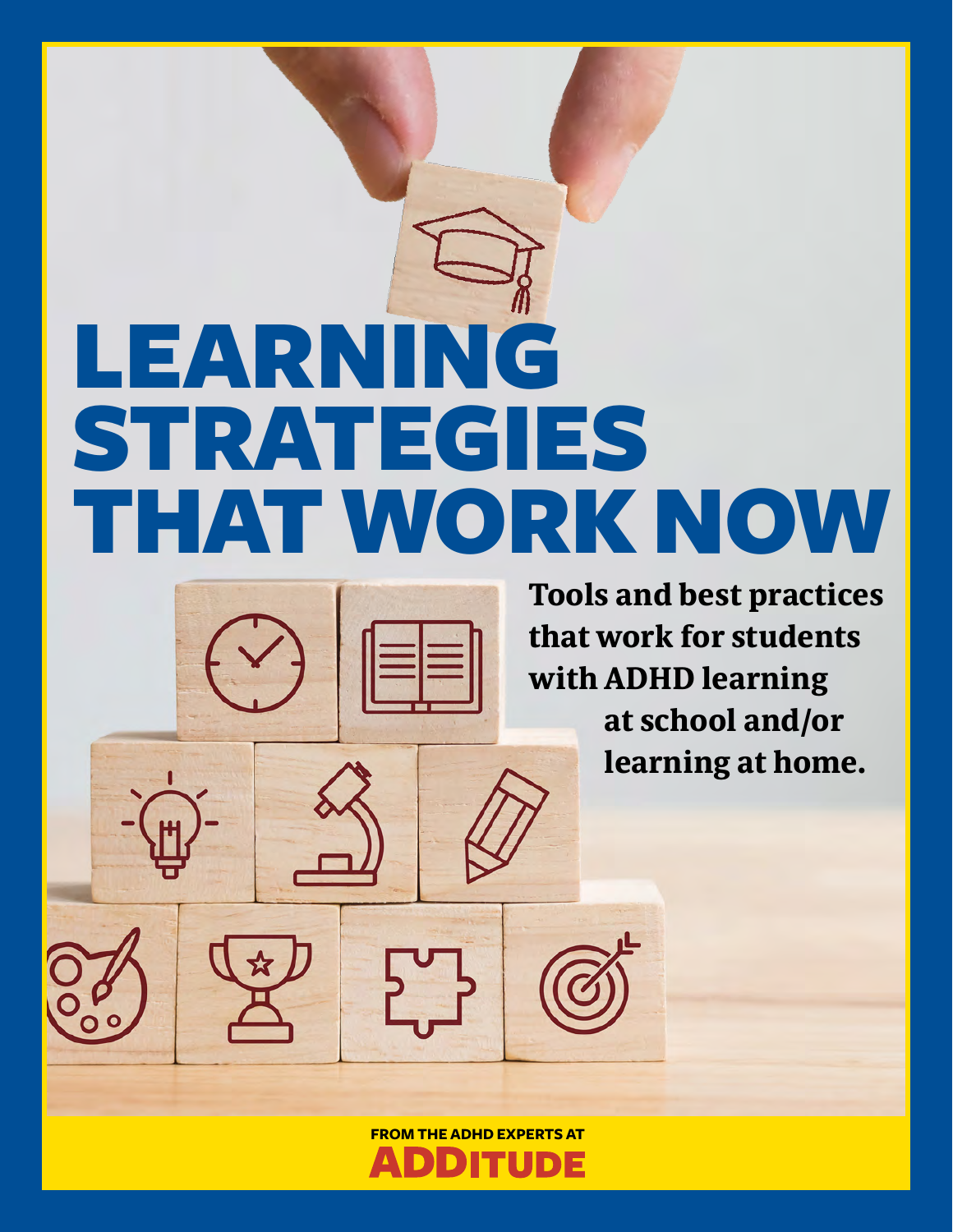

A trusted source of advice and information for families touched by attention-deficit disorder and a voice of inspiration to help people with ADHD find success at home, at school, and on the job.

#### **[additudemag.com/shop](http://additudemag.com/shop)**

#### **TERMS OF USE**

Copyright © 2020 by New Hope Media. All rights reserved. No part of this report may be reproduced or transmitted in any form or by any means, electronic or mechanical, including photocopying, recording, faxing, e-mailing, posting online, or by any information storage and retrieval system, without written permission from the Publisher.

All trademarks and brands referred to herein are the property of their respective owners. All references to *ADDitude* magazine and [ADDitudeMag.com](https://www.additudemag.com/) are trademarks of New Hope Media.

#### **CONTACT INFORMATION**

New Hope Media 646-366-0830 108 West 39th St, Suite 805 New York, NY 10018

#### **LEGAL NOTICES**

*ADDitude* does not provide medical advice, diagnosis, or treatment. The information offered here is for informational purposes only and is not intended to substitute or replace professional medical advice, diagnosis, or treatment. Always consult with your physician or other qualified health-care professional or educational consultant for questions about your health and education, or the health and education of your child and family members. Do not disregard, avoid, or delay obtaining medical or health related advice from your health-care professional because of something you have read here.

If you think you may have a medical emergency, call your doctor or 911 immediately. *ADDitude* does not recommend or endorse any specific tests, physicians, products, procedures, opinions, or other information that may be mentioned in *ADDitude* publications or websites. Reliance on any information provided by *ADDitude* is solely at your own risk.

**FOUNDER:** Ellen Kingsley (1951-2007)

**EDITOR IN CHIEF:** Susan Caughman **EDITOR:** Wayne Kalyn

#### STAFF

**GENERAL MANAGER:** Anni Rodgers **MANAGING EDITOR:** Eve Gilman **EXECUTIVE EDITOR:** Ann Maturro Gault **EDITORIAL PRODUCER:** Lilly Constance **ASSISTANT EDITOR:** Nathaly Pesantez **SOCIAL MEDIA EDITORS:** Rebecca Brown Wright, Penny Williams **COPY EDITOR:** Gene Jones **ADVERTISING:** Anne Mazza **CIRCULATION:** Sue Sidler **CONSULTING CREATIVE DIRECTOR:** Joseph Caserto **CONSULTING ART DIRECTOR:** Ron Anteroinen

#### CONTRIBUTING EDITORS

Carol Brady, Ph.D. (Children) Edward M. Hallowell, M.D. (Life) Sandy Maynard, M.S. (Coaching) Michele Novotni, Ph.D. (Adults) Ann Dolin, M.Ed. (Education)

#### SCIENTIFIC ADVISORY BOARD

**Russell Barkley, Ph.D.** Medical University of South Carolina Charleston, SC

**Thomas E. Brown, Ph.D.** University of Southern California Los Angeles, CA

**William Dodson, M.D.** Dodson ADHD Center Greenwood Village, CO

**Ross W. Greene, Ph.D.** Lives in the Balance Portland, ME

**Edward M. Hallowell, M.D.** The Hallowell Center Sudbury, MA

**Stephen P. Hinshaw, Ph.D.** University of California Berkeley, CA

**Peter Jaksa, Ph.D.** ADD Centers of America Chicago, IL

**Peter Jensen, M.D.** The REACH Institute New York, NY

**Sandy Newmark, M.D.** Osher Center for Integrative Medicine University of California San Francisco, CA

**Michele Novotni, Ph.D.** The Villages, FL

**Roberto Olivardia, Ph.D.** Harvard Medical School Boston, MA

**J. Russell Ramsay, Ph.D.** Perelman School of Medicine University of Pennsylvania Philadelphia, PA

**Jerome Schultz, Ph.D.** Harvard Medical School Boston, MA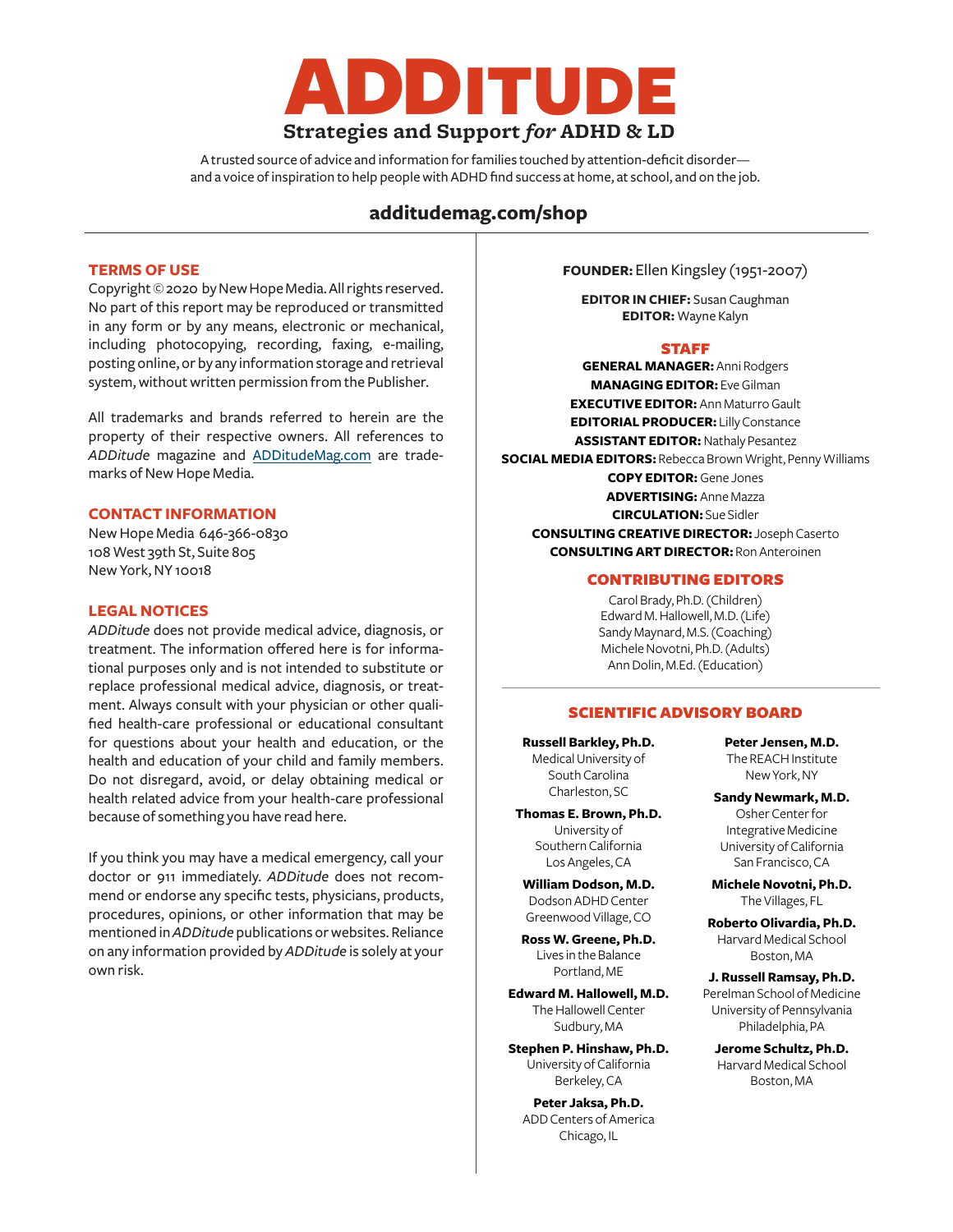

### TOOLS AND STRATEGIES THAT WORK FOR PARENTS

**> Get creative with teachers.** If your child is struggling to engage with work and routine assignments, get in touch with the teacher and ask if an alternative project can work. If this week's math lesson is making change, ask if your child can practice the concept by creating a "store" at home rather than filling out worksheets. You can attach prices to items around your home for purchase, and even introduce concepts like percentages with "discounted" items and coupons.

**> Give your child control.** Parents say their children do best when they get to choose the order, structure, and priorities of their daily learning. Making learning personal—shifting subjects to suit the ebbs and flows of a child's focus and productivity brings encouraging results.

**> Create homework spaces for your child.** Have your child build a fort under the dining room table

#### **> MAKE LEARNING A GAME. Children are**

**motivated to learn when they're having fun, so if your child loves board and card games, run with it. Learning can be incorporated into almost any game or favorite activity hiding in your closet. Connect 4, puzzles, and LEGOs all work well to motivate learners. Tell your child he can add five pieces to a puzzle after he answers five questions. "When the lesson is complete, the puzzle will be finished."**



and do assignments inside. Go to the park to do work or take a walk and have a picnic. A child can sit under your desk and do homework while you work remotely. Changing the scene for homework motivates a child to do it.

**> One parent's secrets to distance learning. 1.** Keep a routine—school is from 8:30 to 3:30, which means a child does homework if there is no online class. **2.** Avoid using earbuds during online class. **3.** Schedule email/social media time—in five- to 10-minute periods—throughout the day. One more thing: Request that teachers inform you about their expectations and assignments.

**> Reorder the school day to match your child's energy level and focus.** If math is hard for your child, do it in the morning, even if the school schedules math in the afternoon.

**> Ask the teacher to send a daily checklist of all the tasks to be done that day.** It's easy to follow and a parent doesn't have to dig around to find out what's due. The checklist also empowers kids to be more self-sufficient.

**> Talk with the teacher about varying the schedule.** Rather than having every subject every day, split up subjects, so a child takes two subjects daily, alternating days with two others. Homework is more manageable, and the schedule isn't as overwhelming.

**> Create a "sticky note" chart and hang it in the kitchen.** The student removes a note after she's completed the assignment. That makes it is easy for her and her parents to monitor her progress, and she feels a sense of accomplishment as she removes each note from the chart.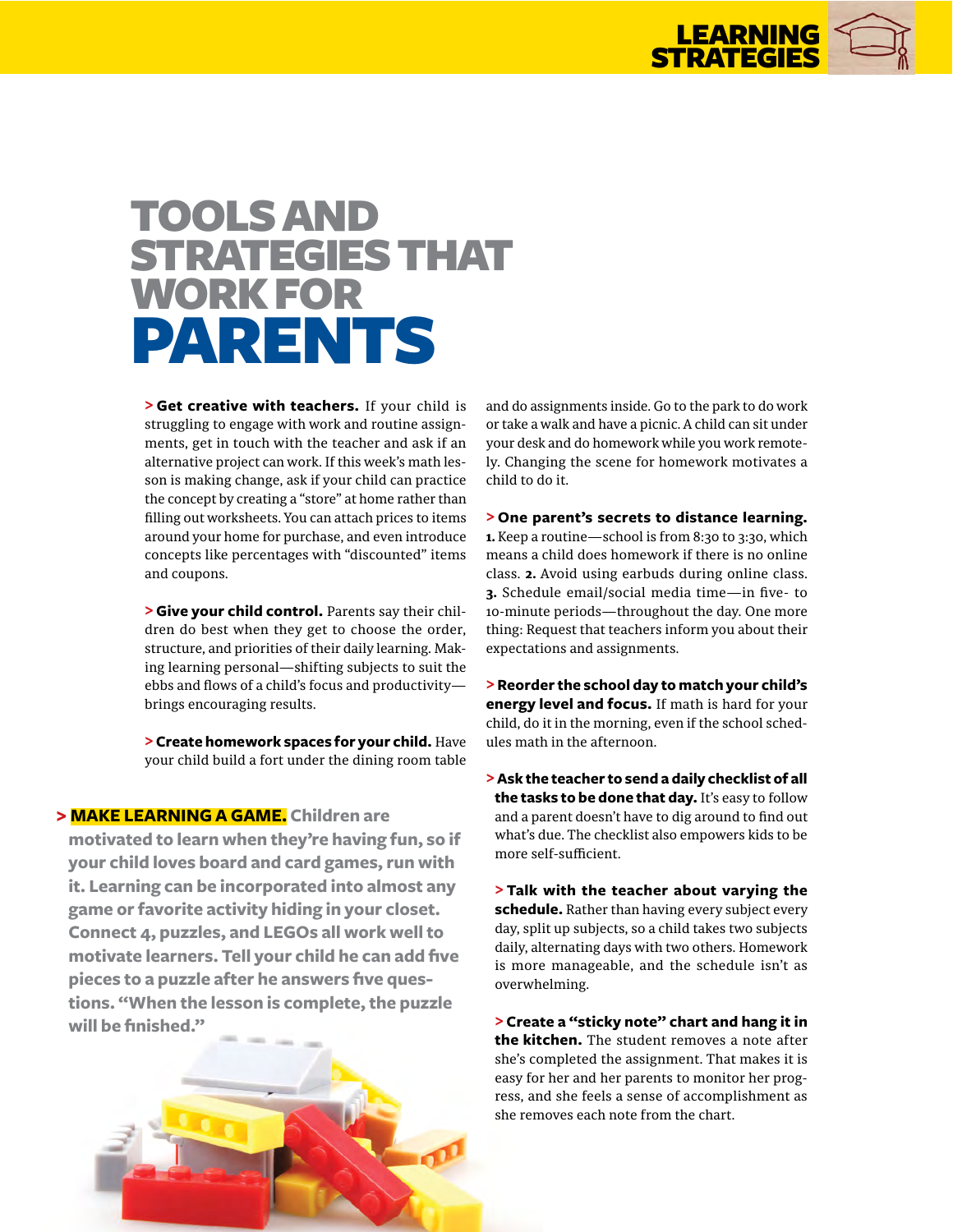

#### **>BUILD FOCUS AT HOME WITH BUSY HANDS AND FEET.**

**Allow your child to use Play-Doh or a hula hoop while answering flashcard questions. Kicking a goal outside or throwing bean bags across the room have also worked for homeschoolers.**

**> Work one-on-one together on the hardest subjects.** Give a child instant feedback about challenges and ask, "What made you think of that answer?" This allows you to try to understand your child's thought process and correct any mistakes in real time.

**> Work with the school.** The school is responsible for providing a student with curriculum changes and behavior support. Let the school or IEP team help with the gaps and behaviors you're seeing. Tell the team how they are affecting your child's ability to get work done. Ask for help to hold him accountable. Also ask for help regarding the work that is required. Finally, ask if he may do other assignments

to learn the topic. For example, may he take an online class instead of writing a paper?

**> Structure your child's day.** Set up work periods using incentives that matter to your child or teen: timed breaks with appropriate activities, and earned rewards

when the period is over or the task is completed. Plan to work alongside your child. You can do some of your work while she does hers. You'll also be there to answer questions or help her stay on task.

**> Use the Pomodoro technique.** This is a timemanagement system built on the premise that the best way to accomplish goals is to work with time instead of struggle against it. Specifically, it contends that humans are most productive when working in 25-minute increments, broken up by five-minute activity breaks that help to maintain energy and focus. Every hour and a half, a 30-minute break helps the brain and body reset for more work. The challenge is to find and introduce short activities that kids will love and do independently—away from their screens. Here are some great activities you can try: **5 minutes**—GoNoodle videos, jump rope, create

**KHe learns best working oneon-one with the teacher and gets**  *kind and patient*  instructions.<sup>99</sup>

A Parent's 7-Step Guide to "School" at Home

**1 TAKE LOTS OF MOVEMENT BREAKS. Don't expect to plow through more than** 

**one or two subjects at one sitting.** 

**2 DO ONE-ON-ONE WORK. Team up with your child as much as he will tolerate.**

**3 DON'T SIT AT A TABLE. Let your child sprawl. Tables may feel confining. Lying on his belly may ruin his handwriting, but pick your battles.**

**A** BE OPEN TO **LEARNING FROM PODCASTS, video games,**  **and so on. My oldest gets his social studies from podcasts; my youngest learns science from games.**

**5** BE SURE YOUR<br> **S** CHILD IS FED and **hydrated, and has had enough sleep. A deficiency of any of these will derail his focus.** 

#### **6 IF YOUR CHILD CAN'T START or stay focused for some**

**reason, don't force it.  7 DON'T CONFINE LEARNING TO WORKSHEETS. Kids with ADHD get bored with them** 

**very quickly.** —ELIZABETH BROADBENT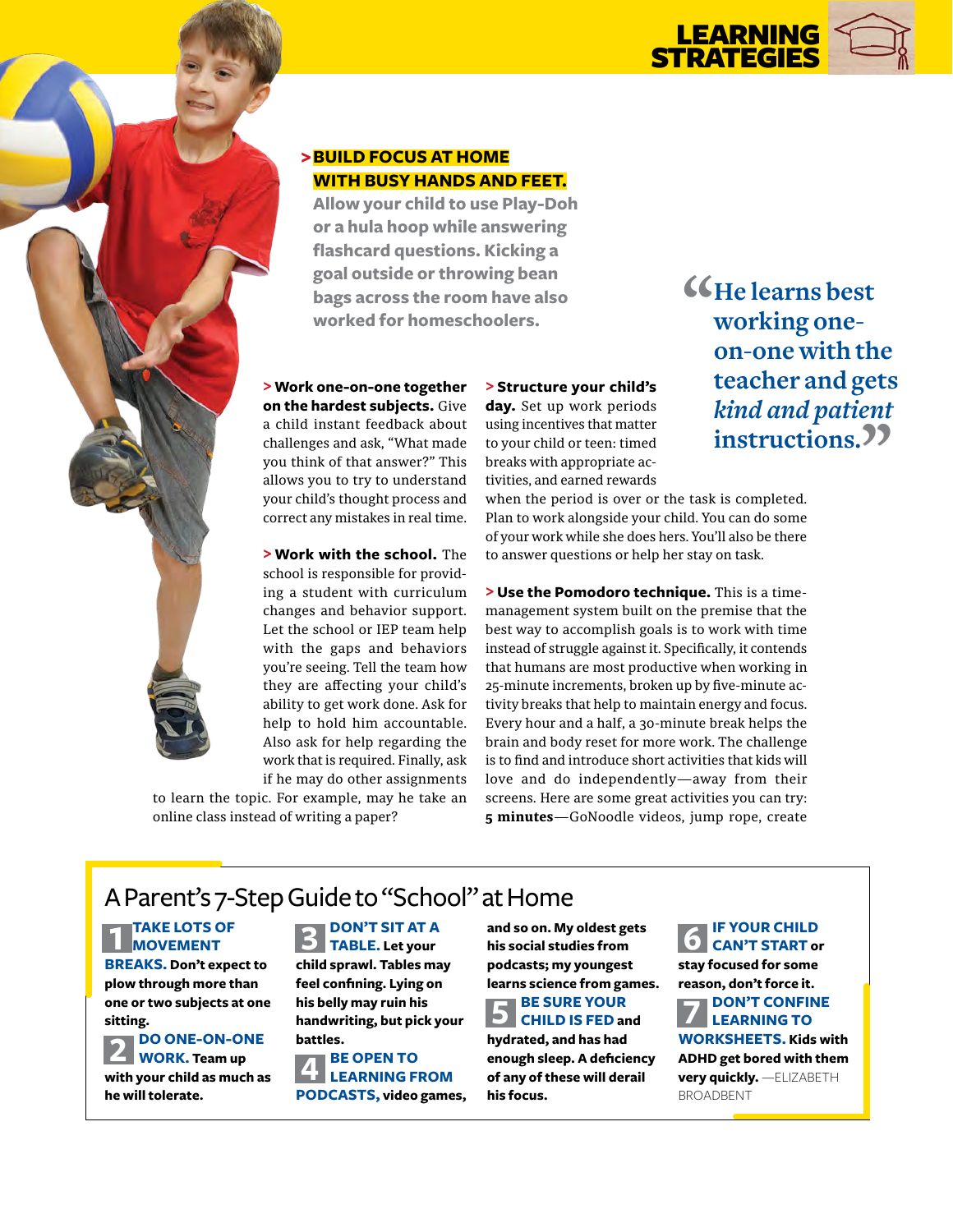

Play-Doh sculptures, dance to your favorite song; 15 minutes—draw with chalk on the sidewalk, paint with watercolors, ride a bike; **30 minutes**—make a fort using sheets and pillows, play a card game, create a scavenger hunt outside.

> Store school stuff in one place. One parent of four school-aged

### **ADDitude Survey Snapshot**

We asked parents: "What have you learned about your child's learning challenges?"

| My child needs constant redirection to                                                                                     | 55%         |
|----------------------------------------------------------------------------------------------------------------------------|-------------|
| My child does better with frequent breaks                                                                                  | 52%         |
| My child does best when he/she can structure                                                                               | 38%         |
| The social aspect of school is a big motivator<br>for my child; without that, he/she has less                              | 36%         |
| My child does better when there is a clear                                                                                 | 36%         |
| My child finds it easier to learn new concepts<br>when taught in person <b>contains an additional container and person</b> | 34%         |
| My child does better without peer judgment                                                                                 | 26%         |
| My child needs academic support and instruc-<br>tion that I'm not equipped to provide at home                              | 25%         |
| My child does fine academically. Without the<br>need to manage behavior, the day is not as hard                            | 19%         |
| My child finds it easy to learn new concepts                                                                               | <b>.16%</b> |

children bought four bins in different colors that were large enough to store their notebooks, pencils, markers, papers, and laptops. The bins contain everything the kids need for any "live" class, but they are light enough to carry from room to room. All school-related items stay in the bins, so the chil-

dren don't need to jump up during a Zoom/ Google class to get something.

> Schedule class time. Have your child stay on a school schedule, no matter what his age. Think of it this way: If he had to be physically present for class, when would he have to set his alarm and get himself out the door to show up on time? An online class should be treated with the same importance. Following his school schedule as closely as possible will also make it easier for your child to work independently.

> Designate different areas for "school" and "homework." Set up two separate work areas in your home. The school area will be where your child takes his online Zoom classes and listens to downloaded lectures. The homework area is for reading and independent learning.

> Get outside. Fresh air refreshes the brain and improves focus. Have your child do math homework with sidewalk chalk or learn vocabulary words while jumping on a trampoline. Does the dog need walking? You grab the flashcards, your child grabs the dog—and by the time you're back, he has studied for the exam.

> Create a study soundtrack. Music helps the brain focus. Have each of your children create a study playlist of music they love, and play through the playlist every time they sit down to work. Eventually, the music will act as a motivator—when they hear the music, it means it's time to get work done. Are your children all working in the same space? Come up with a household playlist for quiet work time.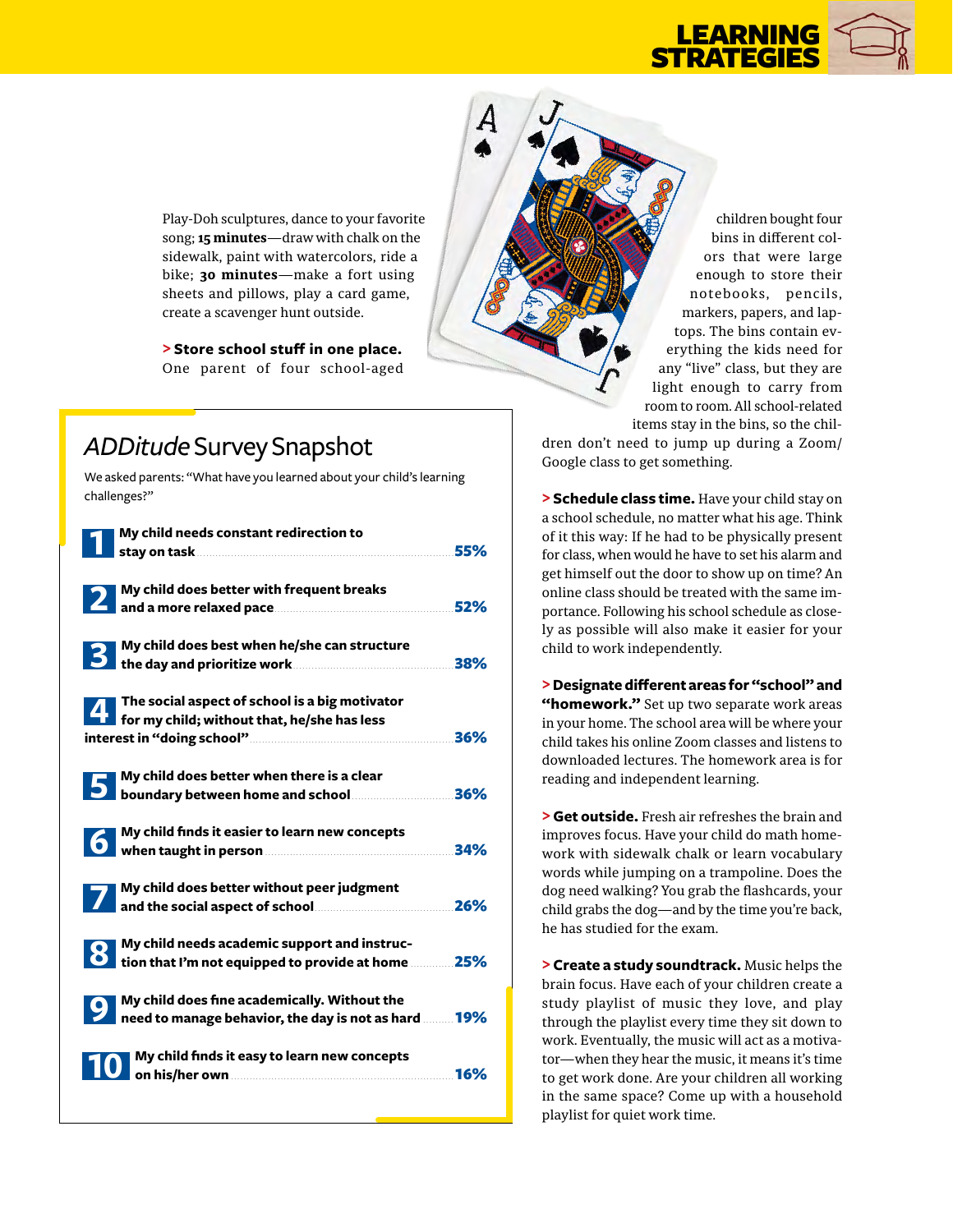

### TOOLS AND STRATEGIES THAT WORK FOR TEACHERS

**>Tweak the writing process to build confidence.** Staring at a blank 8 x 11 page can be intimidating. Ask writing-challenged students to make a slideshow instead. Whether it's PowerPoint, Google Slides, or another app, slideshow programs allow students to use writing and images to convey an idea, provide supporting details, and offer examples in a visual way.

**> Tap into the visual power of timers.** Students with attention challenges are overwhelmed when starting lengthy, multi-part projects that require a lot of mental energy. Timers can provide a counterbalance. During any phase of an assignment, a teacher might use her phone to set a timer for 20 minutes and leave it where students can see it on the screen. This prompts students to start working, as there is now a visual reminder of a time limit. It also eases their anxiety because they know there is only a small section to tackle at this moment.

**> Increase engagement with hands-on projects.** Project-based learning (PBL) can make a topic or subject more interesting and fun, boosting a student's engagement. Foldables is a hit among many students. A foldable is a type of graphic organizer that displays and arranges information on many subjects. According to Dinah Zike, M.Ed., who is credited with the idea, "Making a foldable gives students a fast, kinesthetic activity that helps them organize and retain information. Foldables can also be used for an in-depth investigation of a concept, idea, opinion, event, person, or place."

**> Make learning meaningful to each student.** While curriculum guides and district expectations that align with specific units of study may be the focus, what's crucial is that students read what they choose for the most part, and write, analyze, research, and argue about what's important to them. Individualized learning plans and schedules for each student need to be encouraged, realized, and supported.

#### **> START A LESSON WITH A LITTLE HUMOR TO ENGAGE**

**STUDENTS. You can make Wednesday "Wig Wednesday." Kids are encouraged to show up on Zoom for the lesson wearing a wig of their choice.**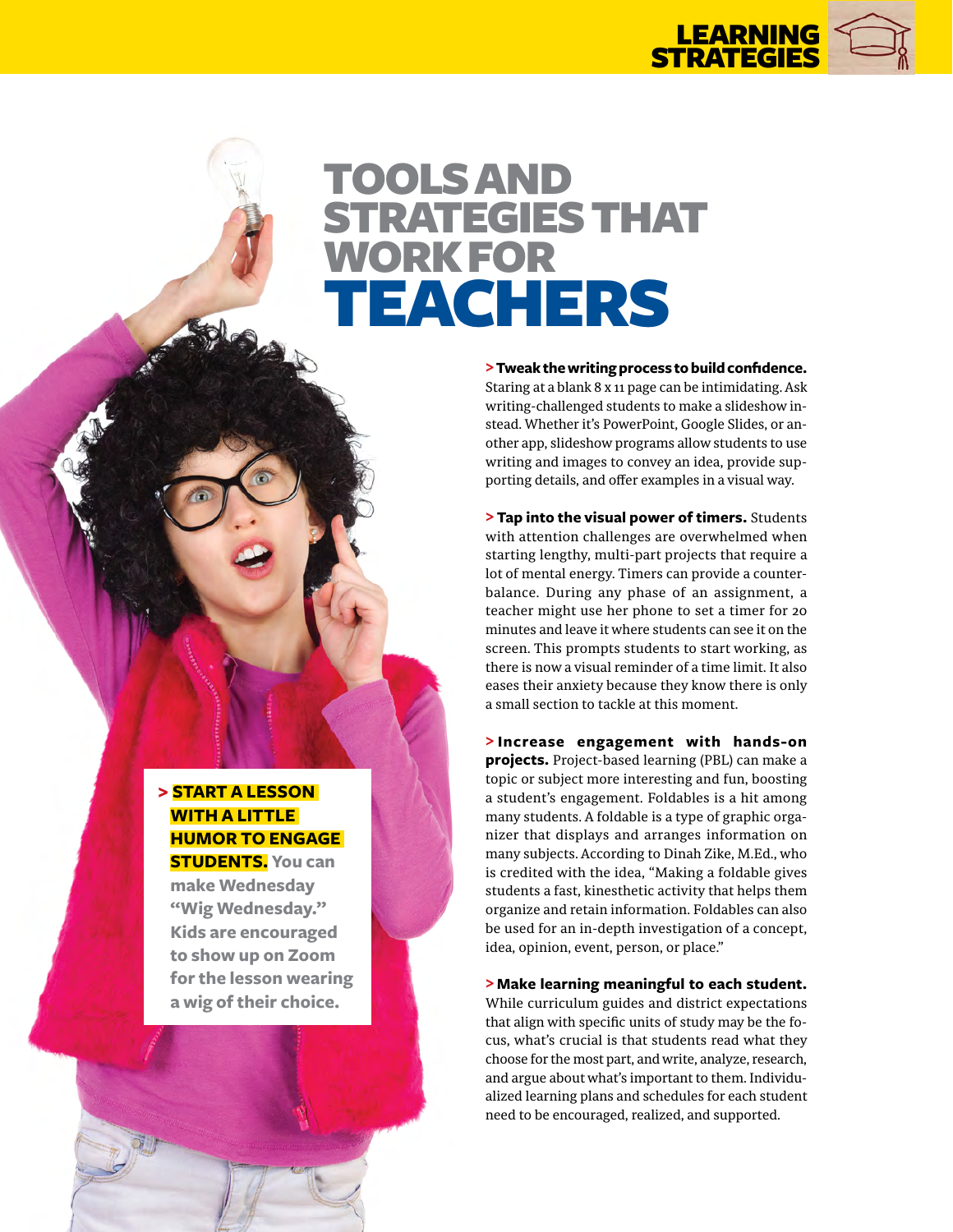



**> Consistent communication is key.** When teaching remotely, scheduling "live" video sessions at the same time every day helps students structure their time—

and sets the day's schedule. Moreover, teachers can use texts and phone calls to provide the type of inthe-moment prompts that they might otherwise do in person in the classroom. Group text apps, like Remind, are helpful, but personal phone calls are most effective in getting a student's attention.

**> Stay connected with students.** It is important to talk with students about topics unrelated to school—their interests and passions. It keeps the relationship growing, and makes the student more willing to learn.

**> Record classroom lessons.** Many teachers have found that recording their lessons and lectures is helpful for students with learning challenges. Children can review them, and stop and pause and rewind when they are having trouble understanding parts of the lesson.

**> Classroom rules to live by.** Incorporate breaks, flexible seating, and movement into the classroom. Also provide more visuals and schedules. Finally, if possible, allow children to chew gum in the classroom. It has helped many students maintain focus.

**> Understand that relationships are everything.** The children who have a good relationship with their teacher are more successful because they trust their teacher.

**> Sharing resources with parents.** Launching a weekly email with links to valuable information about their students' learning patterns and challenges maintains a close connection with parents, and enlists them in helping their children overcome problems.

**> Encourage interest-based learning.** Ask students what they want to learn about, and tailor unit studies to those topics. Interest-based learning is the way to go.

**> Games and rewards spark learning.** Anything game-based and reward-driven engages students with ADHD—apps like Raz-Kids, Epic!, Mathletics, and ABCya are very effective.

#### Tech That Teachers *and* Students Love

**> I USE BLOOMZ REMINDERS FOR PARENTS, and Google apps and Happy Numbers for the children. I will continue with Bloomz (for updates, reminders, and progress) and Google Classroom apps in the fall.**

**> FLIPGRID WORKS WELL.** 

**Students can record themselves reading their writing assignments. > GOOGLE CLASSROOM has been helpful. The most engaging part of the lesson is using Kahoot! to review what we just learned. > I'VE BEEN USING MICROSOFT TEAMS. I'll continue to use Teams** 

**when school reopens. It's a great way for kids to interact with each other and with me.**

#### **> DURING DISTANCE LEARNING I STARTED INTEGRATING**

**EDPUZZLE, a video enhancement platform that tracks students' progress. In the building this fall, I will likely use Edpuzzle for additional support resources. I've discovered that many of my students engage more when using online platforms. > USE VIDEO GAMES FOR** 

#### **LEARNING WHENEVER YOU**

**CAN. Any lesson that incorporates video games or videos is a plus.** 

**Many students love** [prodigygame.](https://www.prodigygame.com/) [com](https://www.prodigygame.com/) **for math practice. I had used this site/platform in school before remote learning. I also find that any technology that helps them minimize their fear of the concepts that challenge them, whether it be reading or math, keeps them engaged. > GOOGLE CLASSROOM HAS BEEN WONDERFUL. I incorporate Google Spreadsheet, where all of the assignments expected to be completed daily and weekly live on one spreadsheet, along with links that bring you to the assignment. > YOUTUBE IS A WINNER.**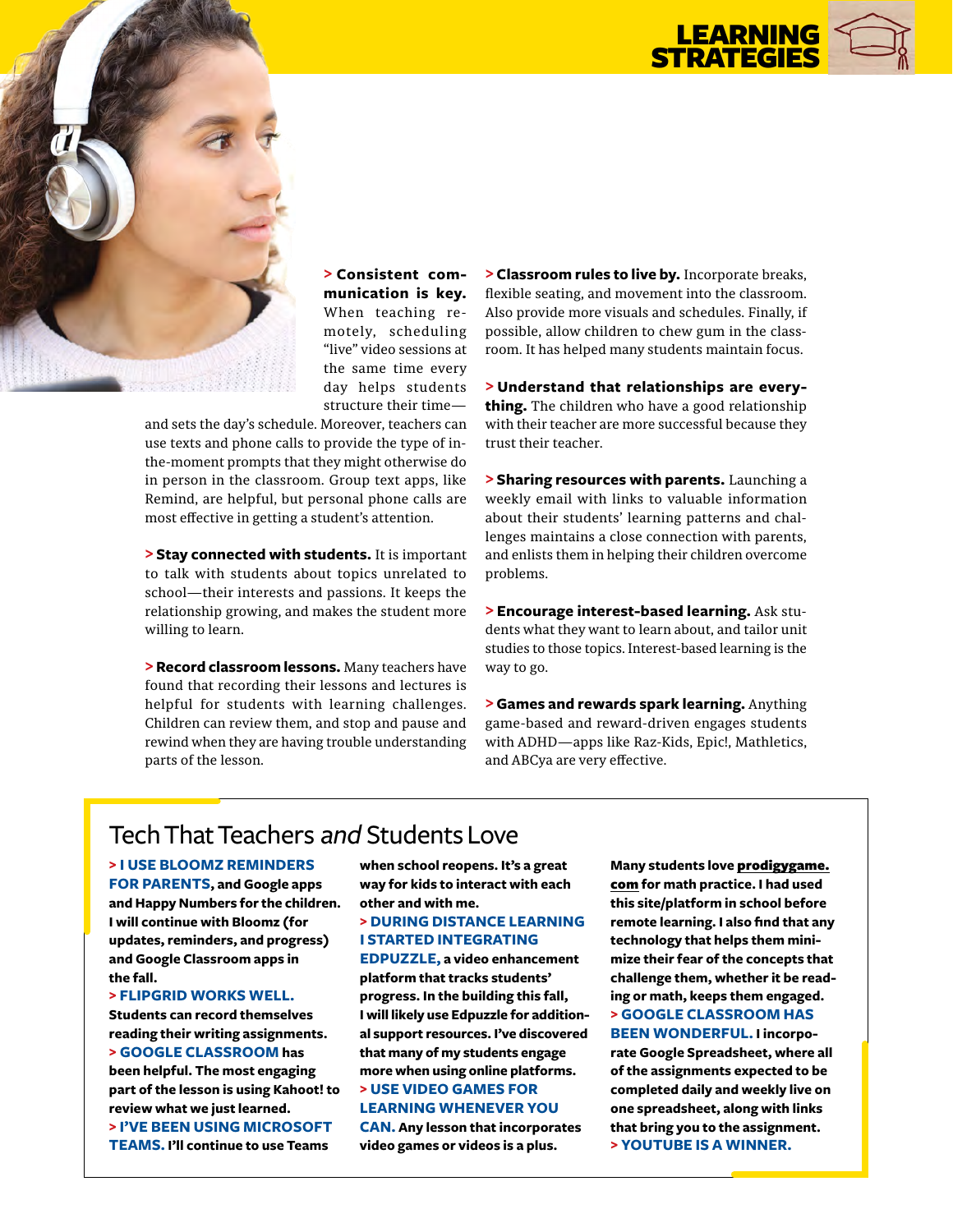

#### **> USE AUDIOBOOKS TO IMPROVE COMPREHENSION. For**

**a student with ADHD and language processing challenges, reading can be a slog. Audiobooks are effective in engaging struggling readers and getting them over their reluctance to start. The actors reading the text do a fantastic job to bring the writing , characters, and story alive. Most important, audiobooks remove the burden of visual processing, which reduces stress and conserves mental energy. Studies show that audiobooks build the same language comprehension skills as do visual reading. Nevertheless, it is best if students follow along with the text as they listen, to bridge the gap between visual and auditory processing.**

**> Grab attention and spark motivation.** Start Zoom or Google Hangout videos with a focus item a picture or an object that introduces the lesson. Presenting something visual before going into the lesson or lecture builds motivation. Ask questions like, "Why do you think I'm holding a (beach ball, empty cup, stack of LEGOs)?" and ease into academic discussions. This builds rapport and connection that encourage distance learning.

**> Let the children talk before starting the online lesson.** Set a timer and permit the children to express themselves—some teachers call it "unloading"—for a short period. If you have a large group, let them adjust to being with each other online by doing a few simple exercises together, or talk in small groups. After they have finished talking, they can focus better on the lesson.

**> Shorter is better.** Teachers find that short lessons of 15 minutes on Zoom, with social breaks in between, retain the students' focus. Doing several

#### **> GIVE CHILDREN A CHOICE ABOUT THE WAY THEY LEARN. Some**

**children love learning online and some don't. If there is a way for students to pick which learning platform they use—paper/pencil or online—instead of being forced to do one or the other, they will be better at completing their work.**

shorter lessons is more effective than doing a longer one.

**> Limit distractions, where possible, in the classroom.** Teachers have observed that many students achieve at much higher levels without all the distractions of a regular classroom, and without having to navigate social situations and multiple teachers. Many students characterized by teachers as "not trying," "doesn't care," or "won't listen" are now "rock stars" learning at home.

#### **> One-on-one attention goes a long way.** With permission from their

principal and parents, some teachers are teaching one on one via video call. A child gets individualized instruction, and also feels important because he has the full attention of the teacher.

**>Keep students connected to their classmates.** Online students feel cheated when it comes to social connections, so create social events for kids on Zoom or some other platform. Teachers have held "Spirit Week," Pajama Day, and Twin Day (all done on

> video) to engage their students. Ultimately, schools and educators want to remind students who are struggling, stressed out, and more anxious than neurotypical students that they are there for them.

"**I ask my students how they are first, rather than tell them to do schoolwork. I have learned that my students do their work to**  please me.<sup>99</sup>

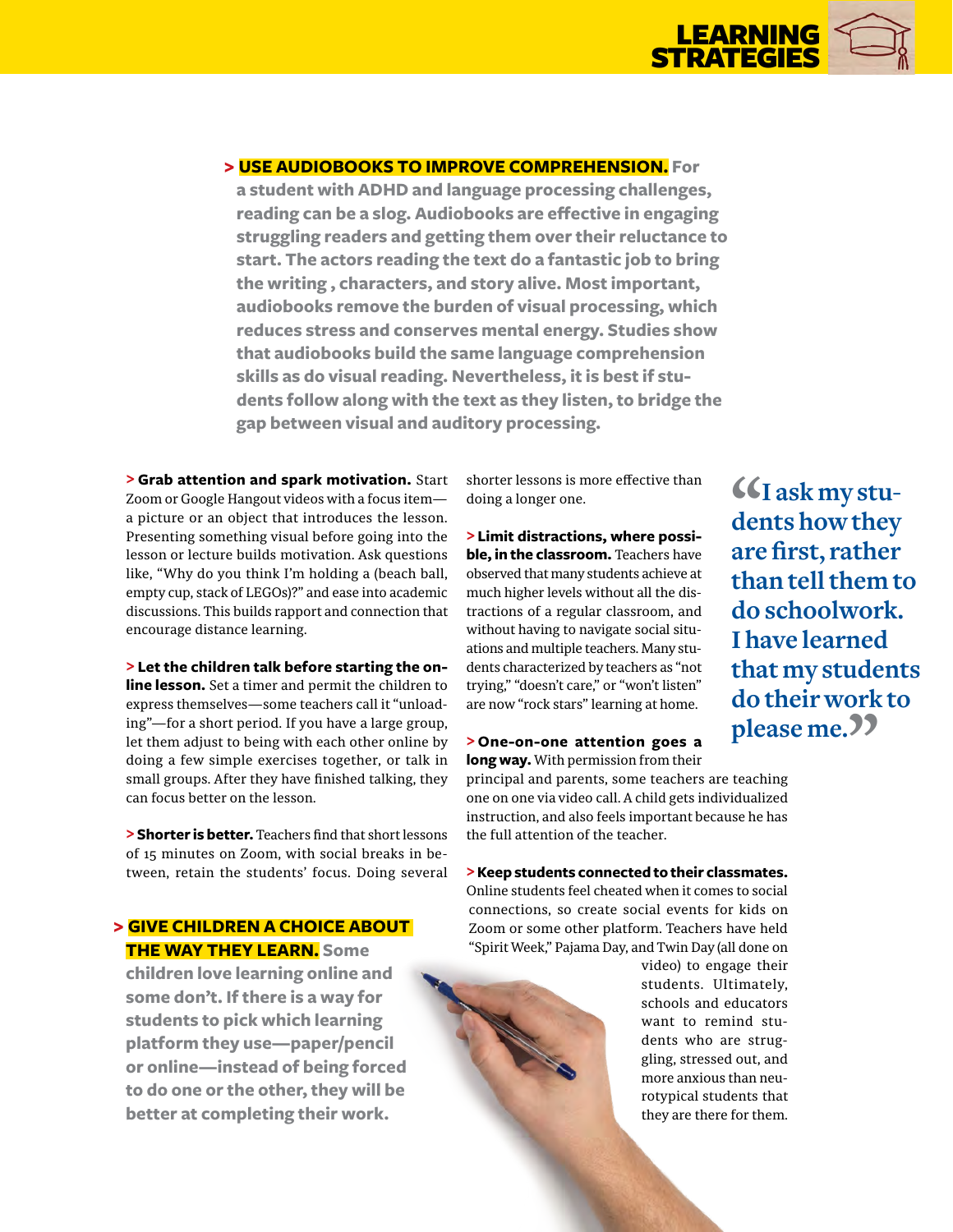



### TEACHER HACKS FOR ONLINE LEARNING

**Four ways to maximize your child's performance at home or in the classroom. BY EZRA WERB, M.Ed.**

**1 Teach Your Child to Set Incremental Goals > Digital calendars** It's easy for tweens and teens to do this by using calendars on their phones, tablets, or computers. They can set incremental due dates for the steps to complete a project—e.g., brainstorming, research, outlining, writing a draft, editing—and can set alerts so they're notified as to when a step should be completed. Calendars now come with any device, and Google has its own version.

**2 Organize Digital Files > Create folders** Folders help students organize their files. Make a master folder for each school year's work. Also, make a folder for random pictures, and one for videos or any other interest a child may have.

**> Create sub-folders** Inside of each school year's folder, make a sub-folder for each subject: English, math, history, science, and so on. And in those subject folders, add bins for specific types of assignments. Perhaps most important, make a folder for "Assignments I need to finish."

**> Label the folders** Put the year on the master folders. When creating folders for specific assignments, name them clearly for easy retrieval later on. For example, in the English or language arts folders, title one of them "Essays," another one "Work for novels," and another called "Grammar assignments." Repeat for each subject.



**brainstorming** Students with attention challenges need a chance to brainstorm as a step in the process of writing. Graphic organizers offer students not just a space to add their thoughts, but a form that helps to keep their ideas clear and meaningful. There are many online sites (some free) that provide visual charts into which students can add their ideas. **[Read](http://readwritethink.org/) [WriteThink.org](http://readwritethink.org/)**, **[inspiration-at.com](https://www.inspiration-at.com/)**, **[bubbl.us](https://bubbl.us/)**, and **[mindomo.com](https://www.mindomo.com/)** are just a few.

**> Use speech-to-text** For some students, writing is a nightmare. They have to generate original ideas, then hold them in their working memory, phrase them coherently so they make sense, and finally, write it all down. Speech-to-text simplifies this process by allowing them to speak their ideas and have them instantly typed on the computer. With their rough ideas on the screen, they can edit and reword without the stress of drawing on several executive functions at once.



As students move beyond the primary grades, it is expected that they will turn in written assignments as typed docs. There are many free typing programs available online. Websites like **[TypingClub.com](https://www.typingclub.com/)** and **[typing.com](https://www.typing.com/)** are free and ready to use. Others, like **[ratatype.com](https://www.ratatype.com/)**, require logins, and some have downloadable software. Typing is a fun way to keep students engaged in something that will benefit them for years to come. **A**

EZRA WERB, M.Ed., is an educational therapist and author of *Teach for Attention! A Tool Belt of Strategies for Engaging Students with Attention Challenges*.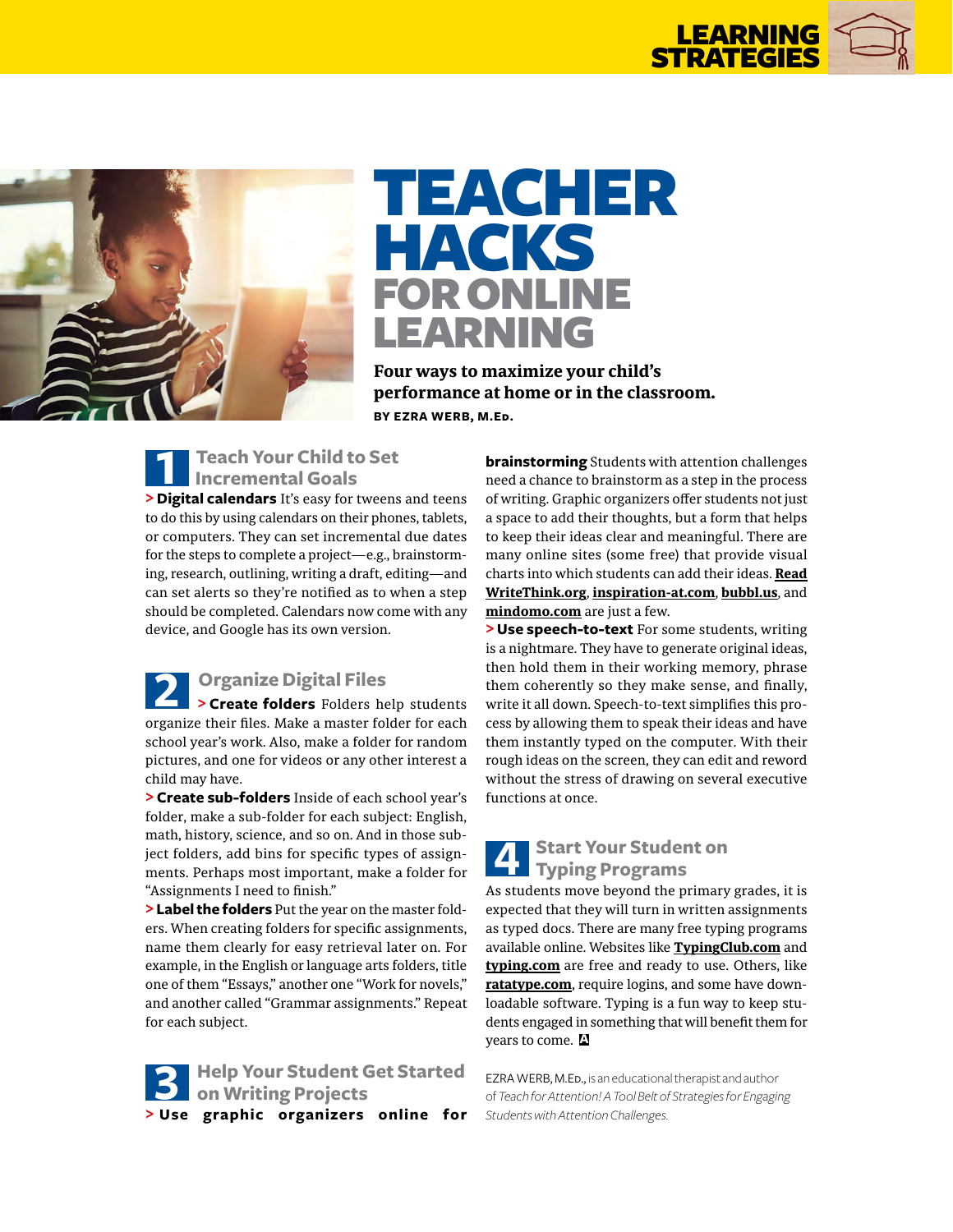#### **A Parent's Guide to ADHD at School**

**How to manage ADHD symptoms at school, secure accommodations, get organized, tackle homework, and more.**

You're always trying new ways to help your child focus on lessons, adhere to classroom rules, and turn in his homework on time. You want support strategies that will nurture his strengths — and push him to meet the challenges each new school year brings. This eBook has them

**>>** Learn more about this special report: <http://additu.de/schoolbook>

#### **The Complete IEP/504 Guide**

#### **A step-by-step road map to securing school accommodations for your child.**

How to request an assessment, prepare for school meetings, choose the most effective accommodations, draft a comprehensive IEP or 504 plan, and much more. Includes sample letters and worksheets.

**>>** Learn more about this eBook: <http://additu.de/iep-504-ebook>

#### **The ADHD Parent-Teacher Handbook**

#### **Forge a partnership with your child's teacher by sharing these practical learning solutions for home and the classroom.**

Kids with ADHD may forget to write down assignments or drift off during lectures, but that doesn't mean they don't want to learn. Parents and teachers alike may struggle to manage these challenges on occasion, but one thing is clear: When everyone works together to provide support, children with ADHD benefit.

**>>** Learn more about this eBook: <http://additu.de/pth>

## FREE *ADDitude* Downloads

#### **What Every Teacher Should Know About ADHD**

Our most popular resource for parents to share with educators.

#### **IEP vs. 504: What's the Difference?**

Learn what accommodations your child might qualify for, and how to pursue them.

#### **10 Teaching Strategies that Help Students with ADHD**

Learn how to support, direct, and educate kids with ADHD.

#### **Top 5 Homework Frustrations**

Why kids struggle with homework, and what you can do to help.

#### **10 Solutions to Disorganization at School**

Keeping backpacks, lockers, and binders in order.

#### **Does Your Child Have a Learning Disability?**

Use this self-test to find out if your child's problems at school may be due to LD.

#### **Executive Function Worksheet**

Common executive function challenges and easy-to-apply solutions.

#### Find these and many more free ADHD resources online at:

[http://additu.de/](http://additu.de/freedownloads) [freedownloads](http://additu.de/freedownloads)